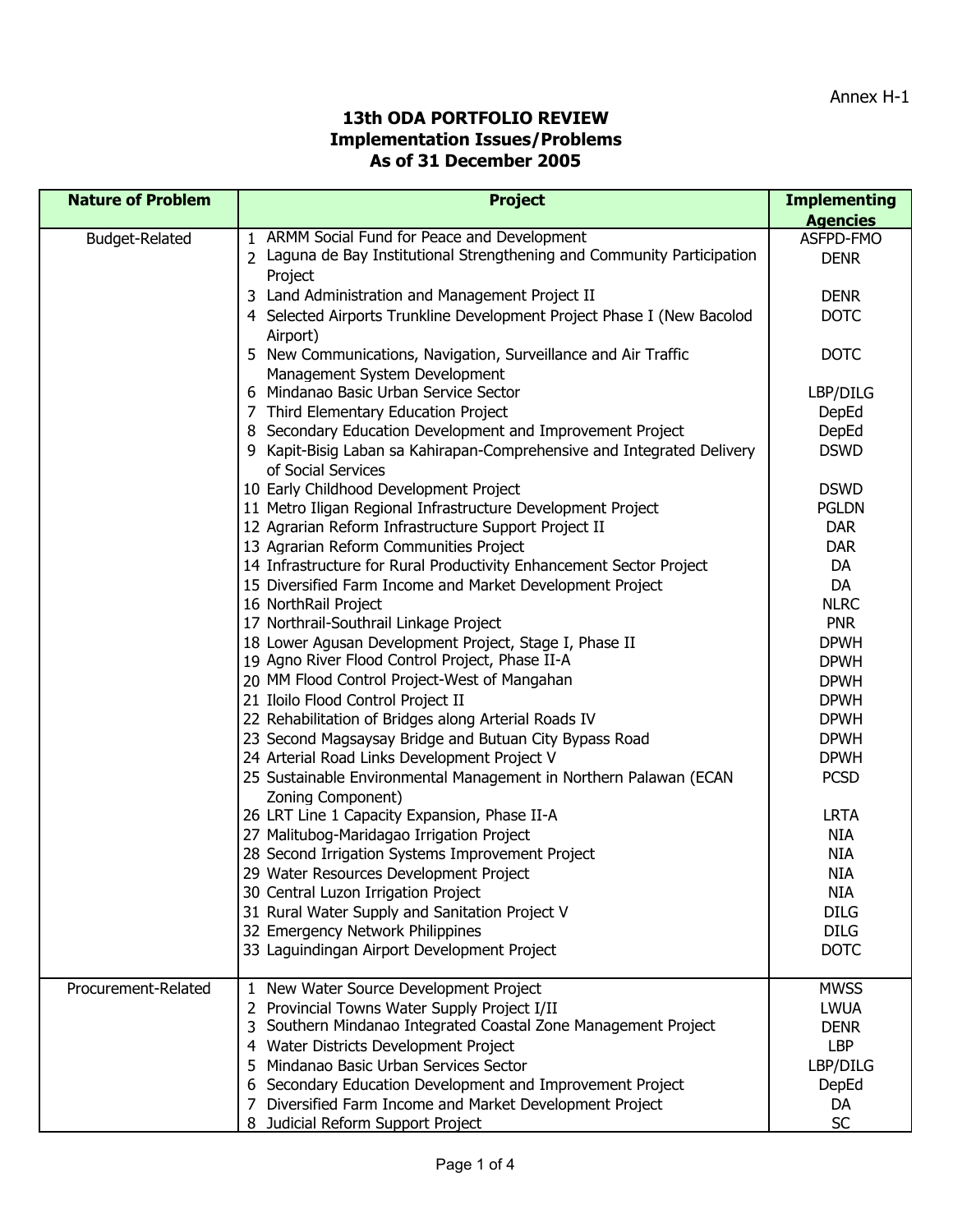| <b>Nature of Problem</b>            | <b>Project</b>                                                                                                                                                                                                                                                                                                                                                                                                                                                                                                                                                                                                                                                                                                                                                                                                                                                                                                                                                                                                                                                                                                                                                                                    | <b>Implementing</b><br><b>Agencies</b>                                                                                                                                                                                                                            |
|-------------------------------------|---------------------------------------------------------------------------------------------------------------------------------------------------------------------------------------------------------------------------------------------------------------------------------------------------------------------------------------------------------------------------------------------------------------------------------------------------------------------------------------------------------------------------------------------------------------------------------------------------------------------------------------------------------------------------------------------------------------------------------------------------------------------------------------------------------------------------------------------------------------------------------------------------------------------------------------------------------------------------------------------------------------------------------------------------------------------------------------------------------------------------------------------------------------------------------------------------|-------------------------------------------------------------------------------------------------------------------------------------------------------------------------------------------------------------------------------------------------------------------|
|                                     | 9 Northrail-Southrail Linkage Project<br>10 Subic Bay Freeport Environment Management Project II<br>11 North Luzon Wind Power Project<br>12 Northern Negros Geothermal Project<br>13 Expansion of Dual Education and Training Project<br>14 Rural Water Supply and Sanitation Project V<br>15 Local Government Finance and Development Project<br>16 LGU Support Credit Program<br>17 Central Luzon Irrigation Project<br>18 Social Reform Related Feeder Ports Development Project                                                                                                                                                                                                                                                                                                                                                                                                                                                                                                                                                                                                                                                                                                               | <b>PNR</b><br><b>SBMA</b><br>PNOC-EDC<br>PNOC-EDC<br><b>TESDA</b><br><b>DILG</b><br><b>DOF</b><br><b>LBP</b><br><b>NIA</b><br><b>DOTC</b>                                                                                                                         |
| LGU-Related                         | 1 Subic-Clark-Tarlac Expressway Project<br>2 Provincial Towns Water Supply Project V<br>3 ARMM Social Fund for Peace and Development<br>4 Laguna de Bay Institutional Strengthening and Community Participation<br>Project<br>5 Pasig River Environmental Management and Rehabilitation Sector<br>Development Program<br>6 Secondary Education Development and Improvement Project<br>7 Kapit-Bisig Laban sa Kahirapan-Comprehensive and Integrated Delivery<br>of Social Services<br>8 Metro Iligan Regional Infrastructure Development Project<br>9 Local Government Finance and Development Project<br>10 Community-based Resource Management Project<br>11 Western Mindanao Community Initiatives Resource Management<br>12 Solar Power Technology Support to Agrarian Reform Communities II<br>13 Agrarian Reform Communities Development Project<br>14 Infrastructure for Rural Productivity Enhancement Sector Project<br>15 Development of Poor Urban Communities Sector Project<br>16 Credit Line for Solid Waste Management Project<br>17 Rural Water Supply and Sanitation Project V<br>18 Mindanao Basic Urban Services Sector Project<br>19 Clark Area Municipal Development Project | <b>BCDA</b><br><b>LWUA</b><br>ASFPD-FMO<br><b>DENR</b><br><b>PRRC</b><br>DepEd<br><b>LBP</b><br><b>PGLDN</b><br><b>DOF</b><br><b>DOF</b><br><b>DAR</b><br><b>DAR</b><br><b>DAR</b><br>DA<br><b>DBP</b><br><b>DBP</b><br><b>DILG</b><br><b>DILG</b><br><b>DILG</b> |
| ROW Acquisition and<br>Resettlement | 1 Subic-Clark-Tarlac Expressway Project<br>2 Provincial Towns Water Supply Project I/II<br>3 Electricity Market and Transmission Development Project<br>4 Laguindingan Airport Development Project<br>5 New Iloilo Airport Development Project<br>6 Pasig River Environmental Management and Rehabilitation Sector<br>Development Program<br>7 NorthRail Project<br>8 Northern Negros Geothermal Project<br>9 Lower Agusan Development Project<br>10 MM Flood Control Project-West of Mangahan<br>11 KAMANAVA Area Flood Control Project<br>12 Rehabilitation of Bridges along Arterial Roads IV                                                                                                                                                                                                                                                                                                                                                                                                                                                                                                                                                                                                  | <b>BCDA</b><br><b>LWUA</b><br>NPC/Transco<br><b>DOTC</b><br><b>DOTC</b><br><b>PRRC</b><br><b>NLRC</b><br>PNOC-EDC<br><b>DPWH</b><br><b>DPWH</b><br><b>DPWH</b><br><b>DPWH</b>                                                                                     |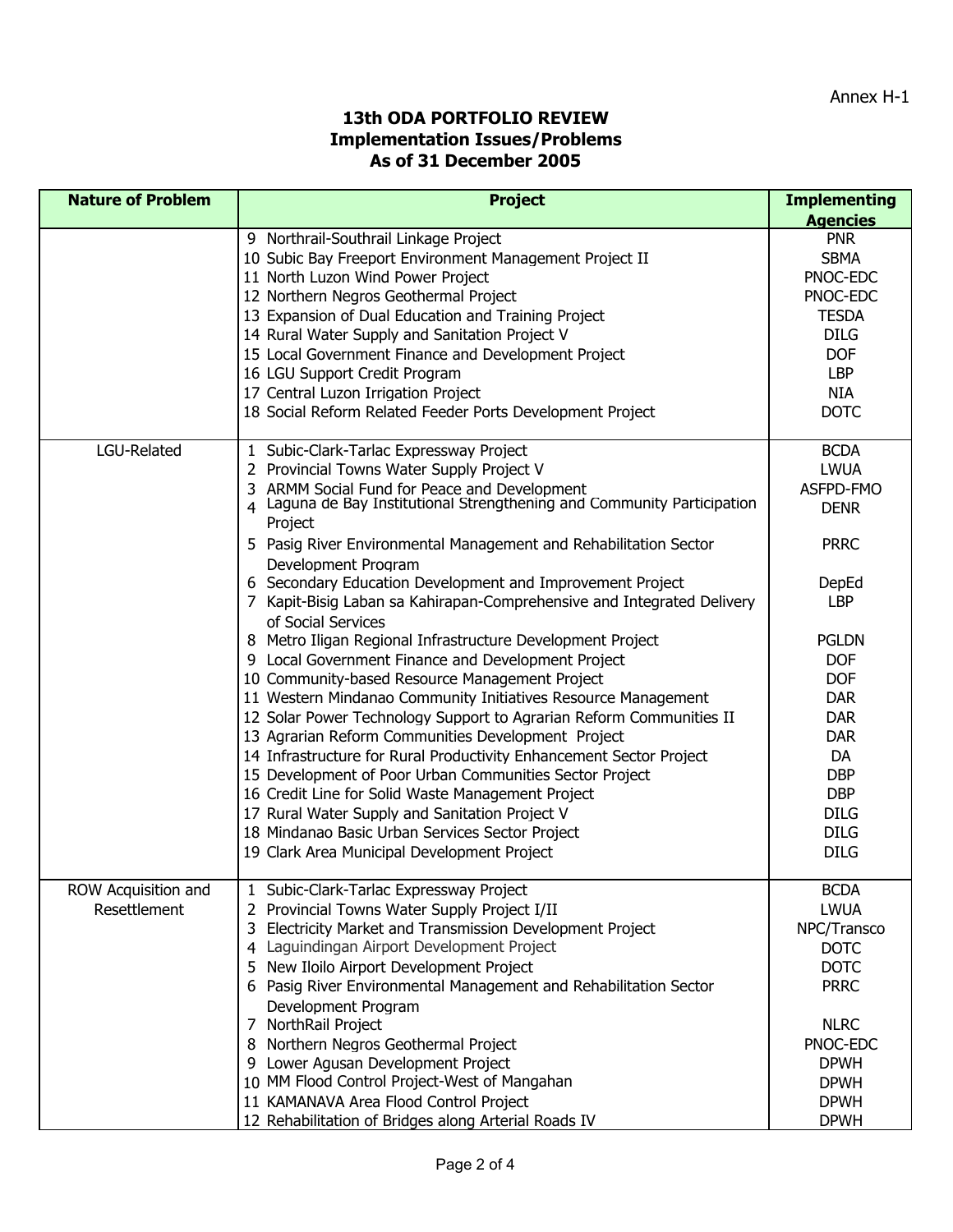| <b>Nature of Problem</b>         | <b>Project</b>                                                          | <b>Implementing</b> |
|----------------------------------|-------------------------------------------------------------------------|---------------------|
|                                  |                                                                         | <b>Agencies</b>     |
|                                  | 13 LRT Line 1 Capacity Expansion, Phase II-A                            | <b>LRTA</b>         |
|                                  | 14 Northern Negros Geothermal Project                                   | PNOC-EDC            |
|                                  | 15 Bago River Irrigation System Rehabilitation and Improvement Project  | <b>NIA</b>          |
|                                  | 16 Banaoang Pump Irrigation Project                                     | <b>NIA</b>          |
|                                  |                                                                         |                     |
| Funds Flow/MDFO/MFC              | 1 Health Sector Development Project                                     | <b>DOH</b>          |
| Operationalization               | 2 Infrastructure for Rural Productivity Enhancement Sector Project      | DA                  |
|                                  | 3 Rural Water Supply and Sanitation Project                             | DA                  |
|                                  | 4 Local Government Finance and Development Project                      | <b>DOF</b>          |
|                                  |                                                                         |                     |
| Poor Performance of              | 1 Subic-Clark-Tarlac Expressway Project                                 | <b>BCDA</b>         |
| Contractor                       | Metro Manila Air Quality Improvement Sector Development Project         | <b>DENR</b>         |
|                                  | 3 New Iloilo Airport Development Project                                | <b>DOTC</b>         |
|                                  | 4 Upgrading of the Philippine Merchant Marine Academy                   | <b>PMMA</b>         |
|                                  | 5 LRT Line I Rehabilitation II Modernization II                         | <b>LRTA</b>         |
|                                  | 6 Rural Water Supply and Sanitation Project V                           | <b>DILG</b>         |
|                                  | 7 National Road Improvement and Road Management Program                 | <b>DPWH</b>         |
|                                  |                                                                         |                     |
| Change in Project Scope/         | 1 Southern Mindanao Integrated Coastal Zone Management Project          | <b>DENR</b>         |
| <b>Additional Works</b>          | 2 Batangas Port Phase II                                                | <b>PPA</b>          |
|                                  |                                                                         |                     |
| Low Demand on Market             | 1 Water Districts Development Project                                   | <b>LBP</b>          |
|                                  | 2 Third Rural Finance                                                   | <b>LBP</b>          |
|                                  | 3 Domestic Shipping Modernization Project II                            | <b>DBP</b>          |
|                                  | 4 Industrial Support Services Expansion Project II                      | <b>DBP</b>          |
|                                  | 5 Industrial Pollution Control Project II                               | <b>DBP</b>          |
|                                  | 6 LGU Urban Water Sanitation Project (APL2)                             | <b>DBP</b>          |
|                                  |                                                                         |                     |
| PMO-related                      | 1 ARMM Social Fund for Peace and Development                            | ASFPD-FMO           |
|                                  |                                                                         |                     |
| Coordination with MMDA           | 1 MM Interchange V                                                      | <b>DPWH</b>         |
|                                  | 2 MM Air Quality-Road Rehabilitation                                    | <b>DPWH</b>         |
|                                  |                                                                         |                     |
| <b>Technical Problems/Issues</b> | 1 Provincial Towns Water Supply Project I/II                            | <b>LWUA</b>         |
|                                  | 2 Provincial Cities Water Supply Project V                              | <b>LWUA</b>         |
|                                  | 3 Metro Manila Air Quality Improvement Sector Development Project       | <b>DENR</b>         |
|                                  | 4 Laguna de Bay Institutional Strengthening and Community Participation | <b>DENR</b>         |
|                                  | Project                                                                 |                     |
|                                  | 5 Health Sector Development Project                                     | <b>DOH</b>          |
|                                  | 6 Development of Sub-specialty Capabilities for Heart, Lung and Kidney  | <b>DOH</b>          |
|                                  | Diseases in Selected Regional Hospitals, Medical Centers in Luzon,      |                     |
|                                  | Visayas and Mindanao Project                                            |                     |
|                                  | 7 LRT Line 1 Capacity Expansion, Phase II-B                             | <b>LRTA</b>         |
|                                  |                                                                         |                     |
| Legal                            | 1 Southern Mindanao Integrated Coastal Zone Management Project          | <b>DENR</b>         |
|                                  |                                                                         |                     |